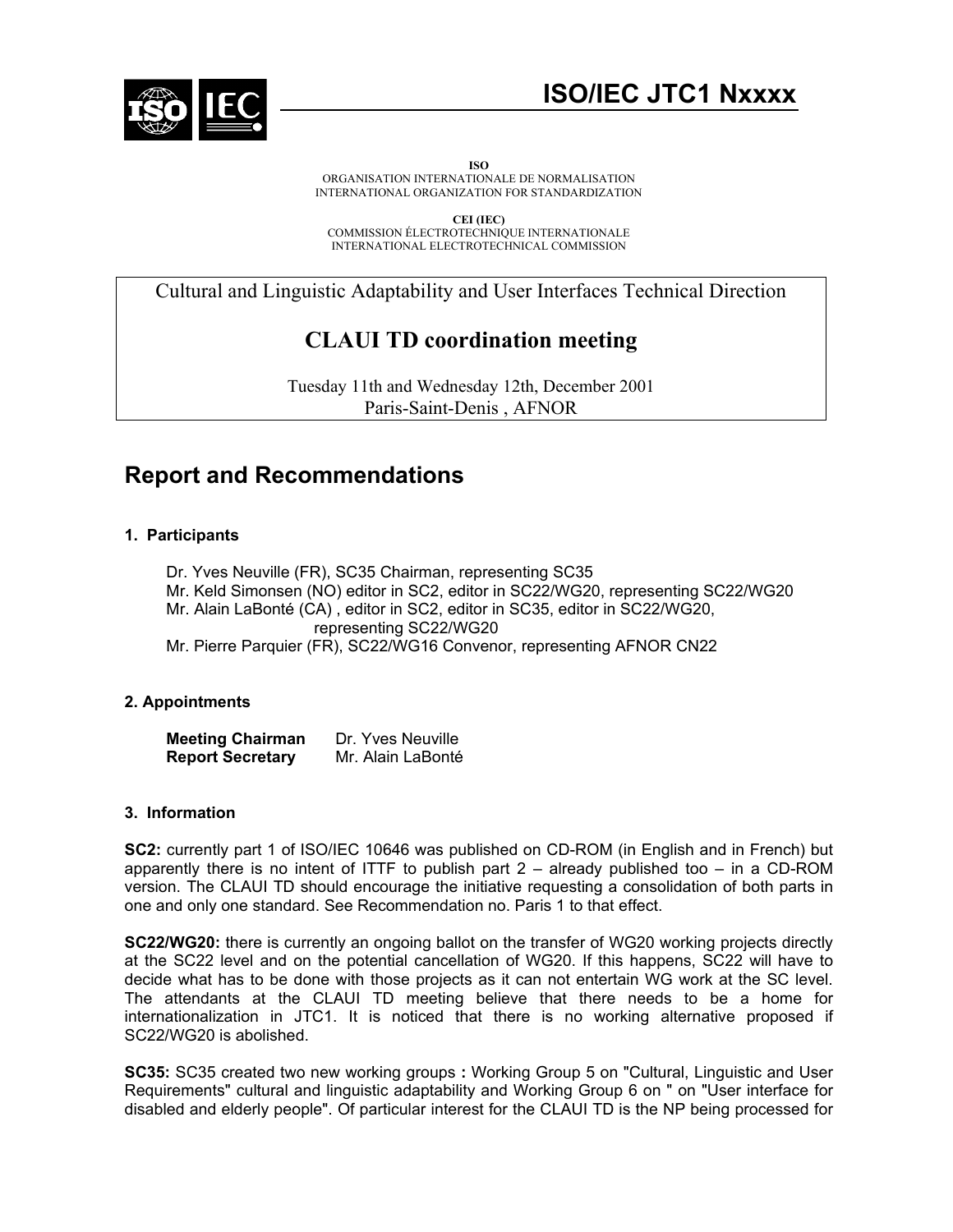**JTC1:** The CLAUI TD notes that the JTC1 Plenary specifically recognizes in its 2001 business plan (JTC1 N 6602, point 2.2.7) the importance of the CLAUI domain and its coordination: *"JTC1 gave extensive guidance on cultural and linguistic adaptability and user interfaces by increasing its coordination efforts to better satisfy the user's requirements and growing market needs in this field."* 

 The CLAUI TD notes the creation of a Special Group on JTC1 Future, chaired by Mr. Ulrich Hartmann (DE), and encourages the CLAUI TD constituents to comment, at their national body level, the preparatory document JTC1 N 6602 (Current and future state of technology and market) to be considered at the first meeting of this Special Group that will be held in Germany the week of 4 March 2002 (see recommendation Paris 7). This documents deals with societal aspects (which includes CLAUI) of international ICT standardization and in particular reminds the following:

*"1. JTC1 has to focus on its specific duty to provide adequate coordination* 

 *in order to fulfill the 3 general strategic principles of JTC1:* 

 *•Interoperability* 

 *•Usability* 

 *•Cultural and linguistic adaptability"* 

**CEN:** CEN recently created a steering group on Cultural Diversity (CDSG), showing the growing interest of the European standardization national bodies in this domain and its related applications (e-business, e-learning…)

### **4 Recommendations to the JTC1 Plenary and to the CLAUI TD groups**

Paris 1 : The CLAUI TD supports the initiative to merge ISO/IEC 10646 parts 1 and 2 into one standard which would be available on one CD-ROM (currently part 1 was published on CD-ROM but there is no intent of ITTF to publish part 2 – already published too – in a CD-ROM version).

 Paris 2 : The CLAUI TD recommends that close coordination be done between the TR project on Guidelines and Assessment of CLA in IT products and the proposed TR project on Functionality for internationalization (to a programming functionality on CLA should correspond a user interface control and vice versa).

Paris 3: To help reduce travel costs, it is recommended to accept the official invitation of SC35 that the 2002 CLAUI co-ordination annual meeting be held on 2002-10-17/18 in Sophia-Antipolis or in Paris, just before the JTC1 Plenary planned to be held at the first location. The SC2 chairman will chair this meeting and if he is not available, then the SC22/WG20 or the SC35 chairman will be the alternate, in this order.

 Paris 4 : The CLAUI TD asks the JTC1 secretariat to issue a letter ballot requesting that the following Technical Reports (TR) dealing with CLAUI issues be made available freely on the web:

 TR 11017 titled *Framework on internationalization (English and French versions available)*  TR 10176 titled *Guidelines for the design of programming languages;*  DTR 14652 titled Specification method for cultural conventions when it becomes a TR; IS 14755 Input methods to enter characters of the UCS with the help of a keyboard TR 15285 titled *Character-glyph model (maybe already freely available on the web)*  Report of the JTC1 Business Team on electronic commerce

 Paris 5 : The CLAUI TD requests the JTC1 Plenary to approve the rules specified in document CLAUI-SD1 for the operation of the CLAUI TD.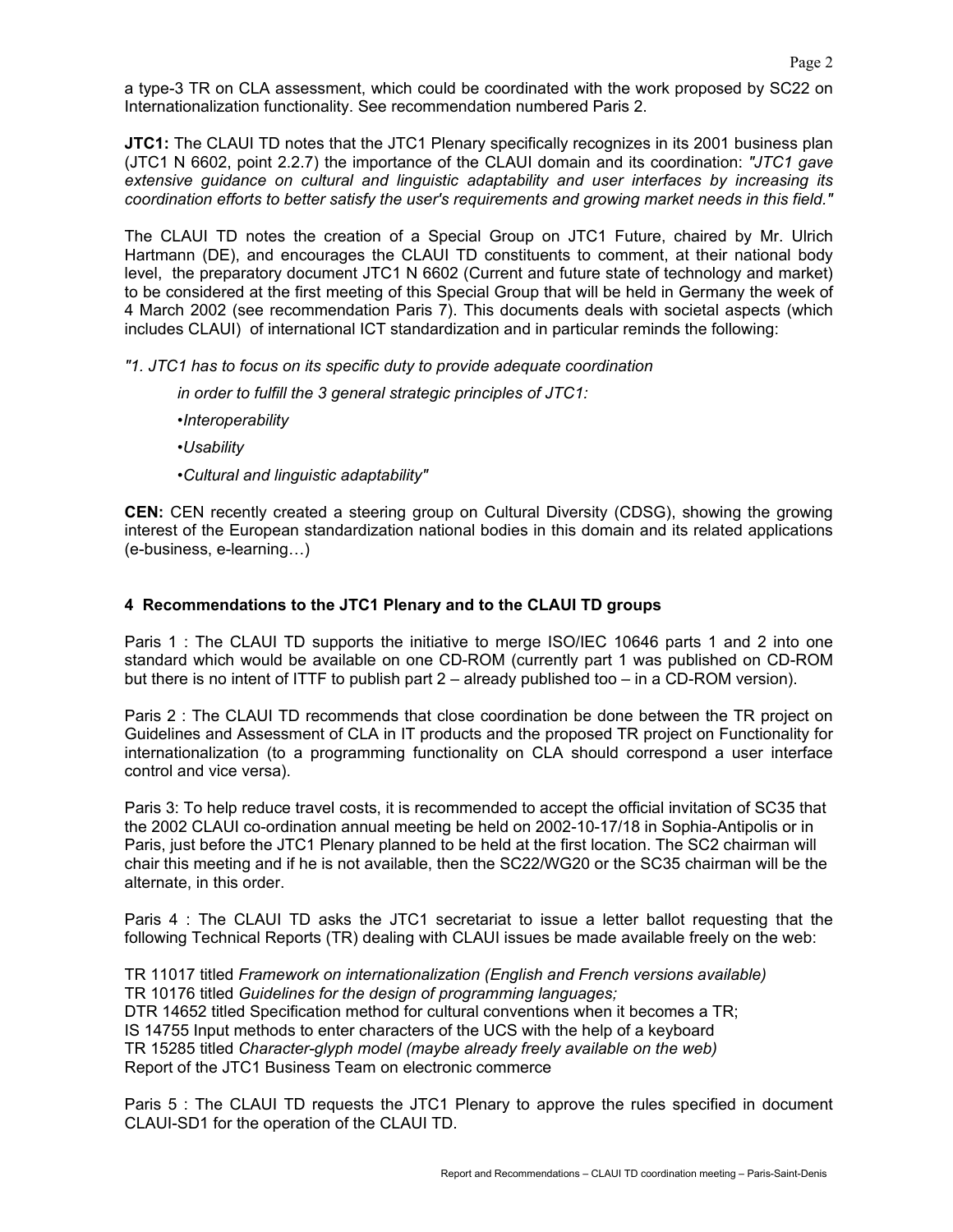Paris 6 : The CLAUI TD requests Keld Simonsen to put its action item list (CLAUI-SD2 Standing Document on CLAUI action items) on the CLAUI web site.

 Paris 7 : The CLAUI TD encourages its constituents to comment, at their national body level, the preparatory document JTC1 N 6602 (Current and future state of technology and market) to be considered at the first meeting of this Special Group that will be held in Germany the week of 4 March 2002.

#### **5 Appreciations**

#### Appreciation to the CLAUI web site and email reflector host

 The CLAUI TD warmly thanks Keld Simonsen and DKUUG, for creating and hosting the CLAUI web site (www.dkuug.dk/jtc1/culture) and email reflector (culture@dkuug.dk) and for providing the Ethernet hub facility at the meeting.

#### Appreciation to hosts

 The CLAUI TD deeply thanks AFNOR, and especially Ms. France Lafargue, SC35 secretary, for its organization and hospitality and the efficient facilities provided.

#### Appreciation to chairman

 The CLAUI TD thanks the SC35 chairman, Dr. Yves Neuville, for taking the initiative to organize this coordination meeting and for chairing it in a very efficient way.

#### Appreciation to meeting secretary

 The CLAUI TD thanks the meeting secretary, Mr. Alain LaBonté, for synthesizing discussions and very efficiently producing the report and resolutions text in a timely fashion.

Annexes:

- **Annex 1**: Final agenda
- **Annex 2**: CLAUI SD-1 CLAUI TD permanent coordination meeting organization rules (as of 2001-12-12)
- **Annex 3**: CLAUI SD-2 Action items (as of 2001-12-12)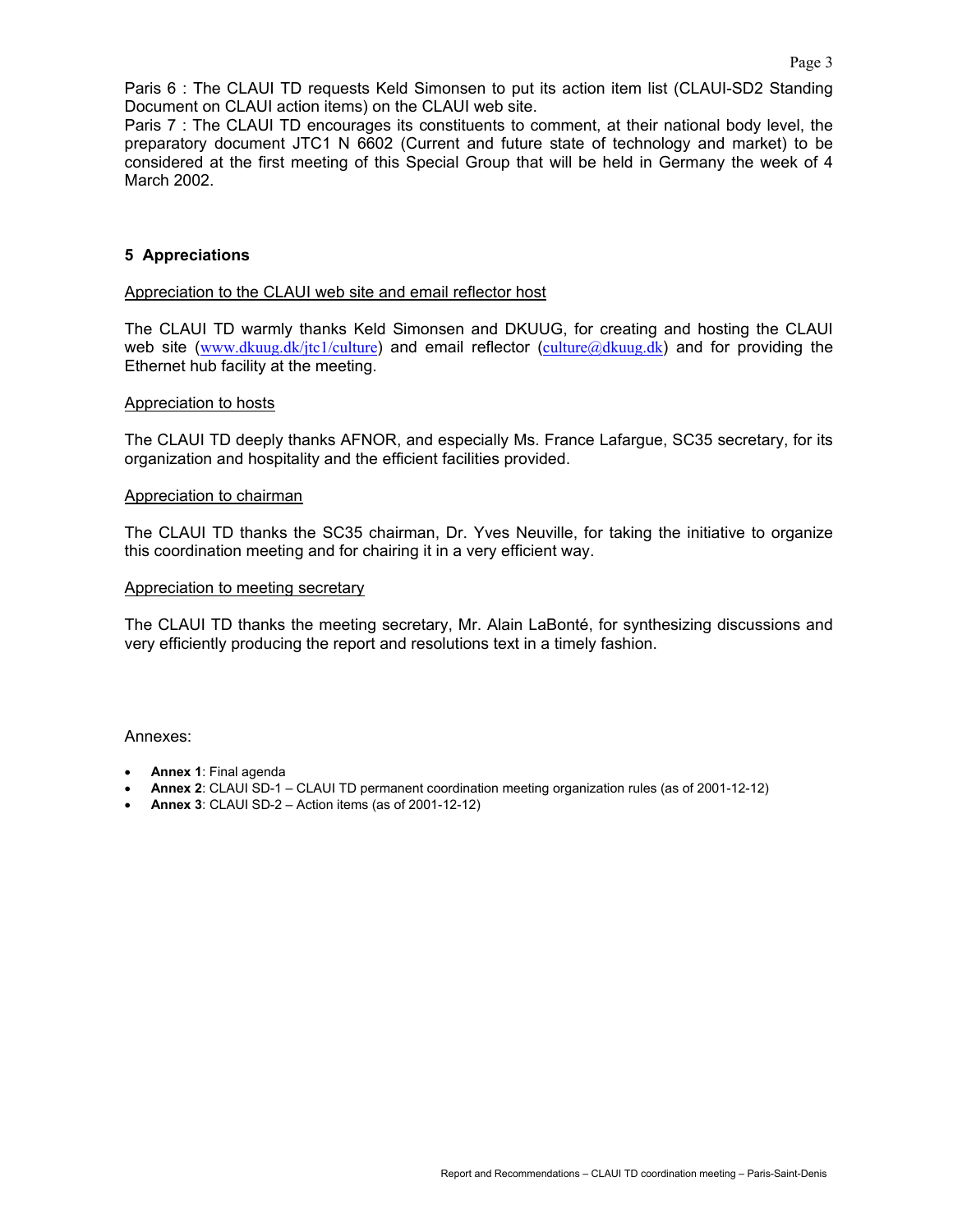## **Annex 1**

Cultural and Linguistic Adaptability and User Interfaces Technical Direction 2001 CLAUI TD coordination meeting

**Tuesday 11th and Wednesday 12 th, December 2001 Paris , AFNOR** Final Agenda

- **1 Opening of the meeting**
- **2 Introduction of Participants**
- **3 Appointment of Chairman and secretary**
- **4 Adoption of Agenda**
- **5 Information and discussion on current concerns, priorities and future orientations SC 2** 
	- **SC 22 WG 20**

 **SC 35 restructuration (creation of WG5 "Cultural, Linguistic and User Requirements" and WG6 "User interfaces for disabled and elderly people") Internal and external liaisons** 

- **6 Review of Sophia-Antipolis recommendations and results**
- **7 Rules**
- **8 Action items**
- **9 Preparation of the TD CLAUI 2001 Paris report to JTC 1**
- **10 Review of recommendations**
- **11 Future coordination meetings**
- **12 Closure of the meeting**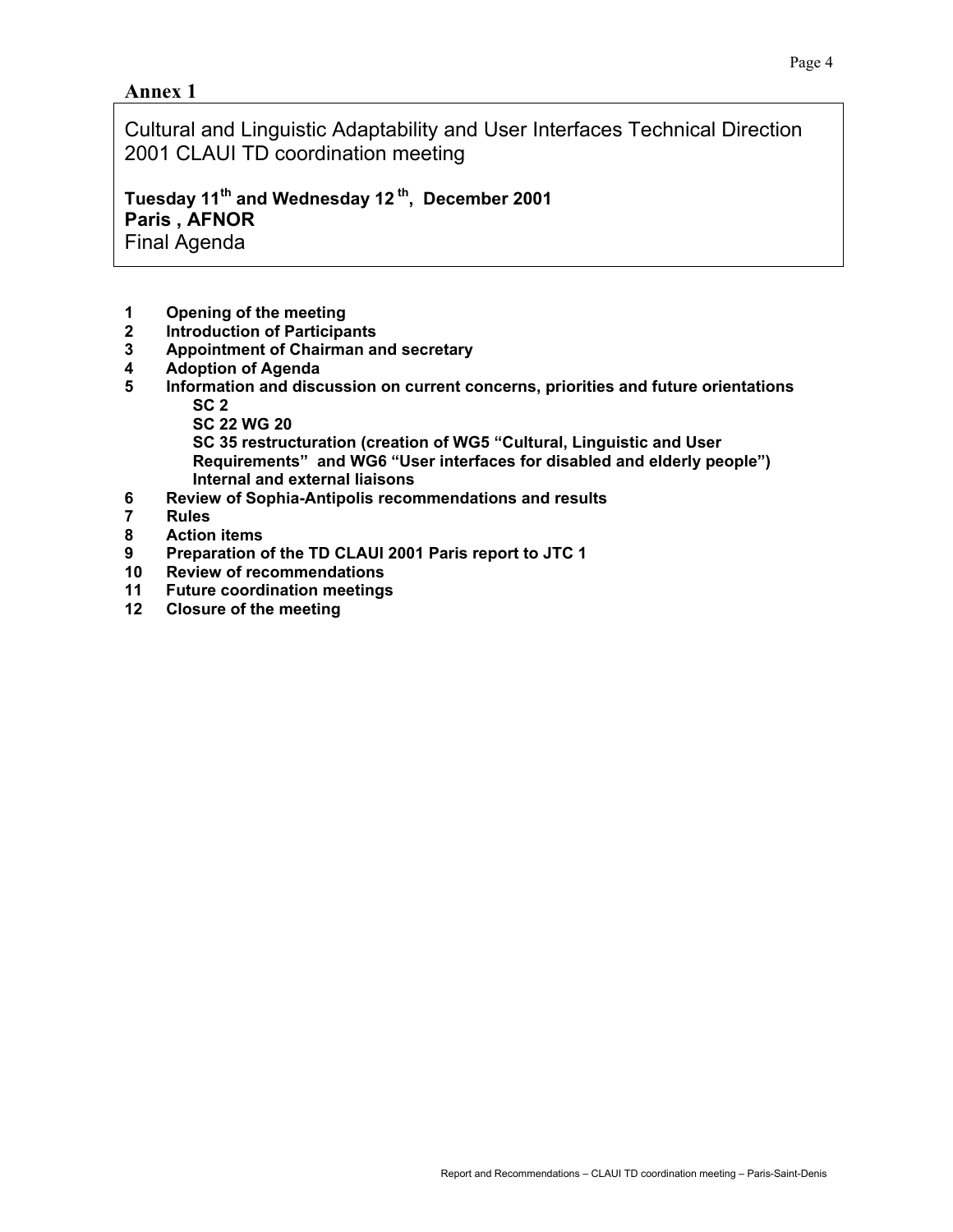

# **ISO/IEC JTC1 CLAUI SD-1**

**ISO**  ORGANISATION INTERNATIONALE DE NORMALISATION INTERNATIONAL ORGANIZATION FOR STANDARDIZATION

**CEI (IEC)** COMMISSION ÉLECTROTECHNIQUE INTERNATIONALE INTERNATIONAL ELECTROTECHNICAL COMMISSION

## Cultural and Linguistic Adaptability and User Interfaces Technical Direction

# **CLAUI TD permanent coordination meeting organization rules**

Rule 1: An annual coordination TD meeting shall be held each year.

Rule 2. Telephone conferencing facilities shall be available so that those who exceptionally can not attend, have the possibility to intervene. However the external telephone calls will be at the expense of those who are reaching the meeting by this means.

Rule 3. Those who will reach the meeting by teleconferencing will not be officially considered as present at the meeting.

Rule 4. The annual coordination TD meeting chairmanship and secretary shall be taken in turn by the three groups which constitute the TD. However if a group passes its turn in inviting or holding the meeting, this turn is lost and the next in row may immediately take the lead. The first call for a meeting shall be done not later than four months after the JTC1 Plenary by the group who is at its turn. If this is not done within these four months, the next group in turn is entitled to call the meeting. If this is not done either two other weeks later, then the third group in turn is entitled to issue the call. The meeting shall be held at least three months after the call is issued.

Rule 5 : The statutorily invited audience to the annual CLAUI TD coordination meeting shall be composed of the chairmen, the convenors, the editors, the rapporteurs, and the official liaisons of/to/from the three groups which formally constitute the TD. Upon request, the chairmen of the three group can accept that special guests or observers be allowed to attend the meeting but this shall be notified in advance to the inviting body.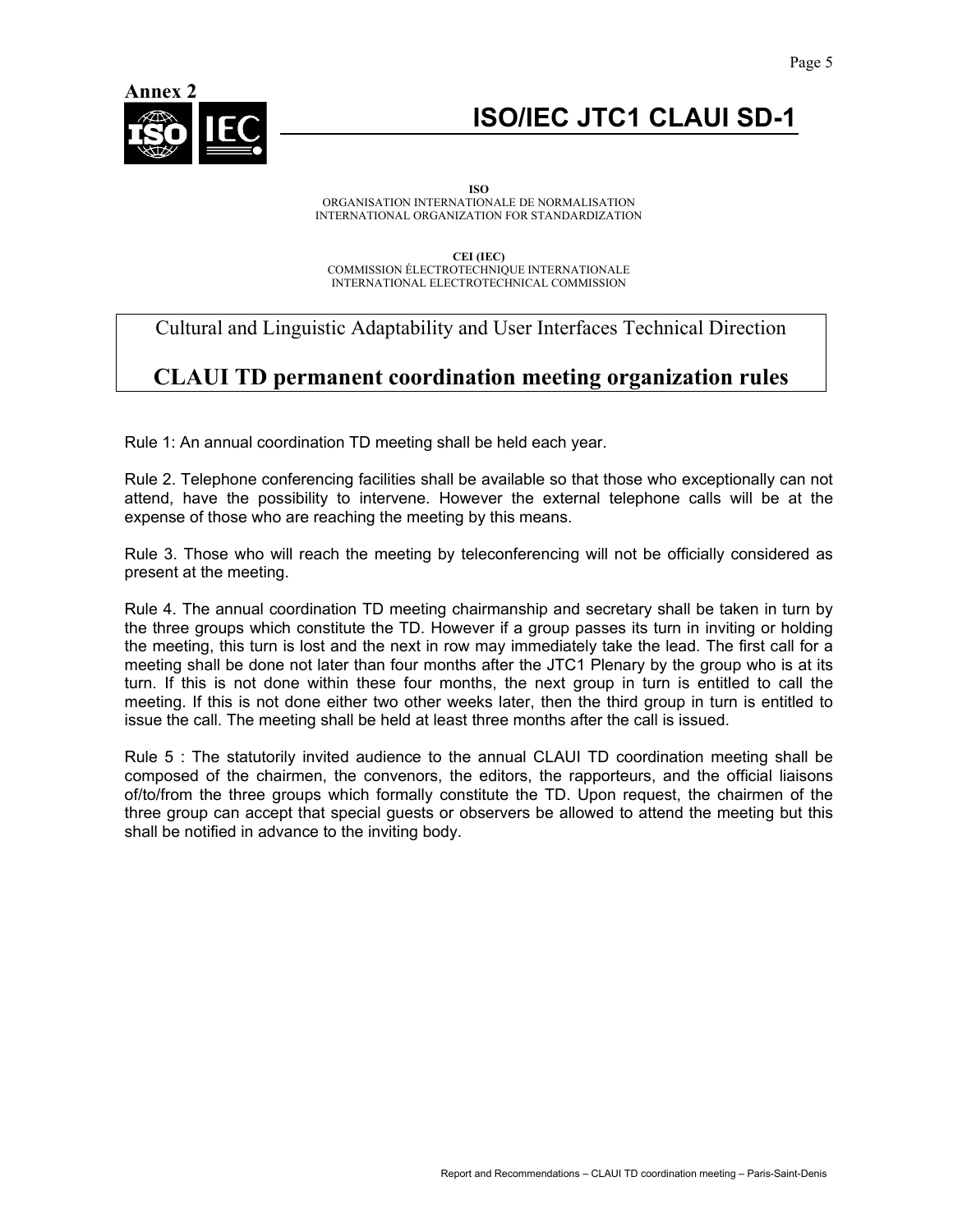Rule 6 : The permanent proposed agenda (by default, in the case no other one is sent) for the statutory annual meeting will be as follows:

- **1 Opening of the meeting**
- **2 Introduction of participants**
- **3 Appointment of chairman and secretary**
- **4 Adoption of final agenda**
- **5 Review of previous meetings action items**
- **6 Information and discussion on current concerns, priorities and future orientations SC 2**

 **SC 22/WG 20 SC 35** 

 **Inter-CLAUI-TD-groups issues** 

- **7 Identification of JTC 1 horizontal CLAUI issues**
- **8 Information on internal and external liaisons**
- **9 Technical Direction cooperation targets**
- **10 Preparation of the TD common report to JTC 1**
- **11 Review of recommendations**
- **12 Future coordination meetings: Tentative dates and venues**
- **13 Other items**
- **xx Closure of the meeting**